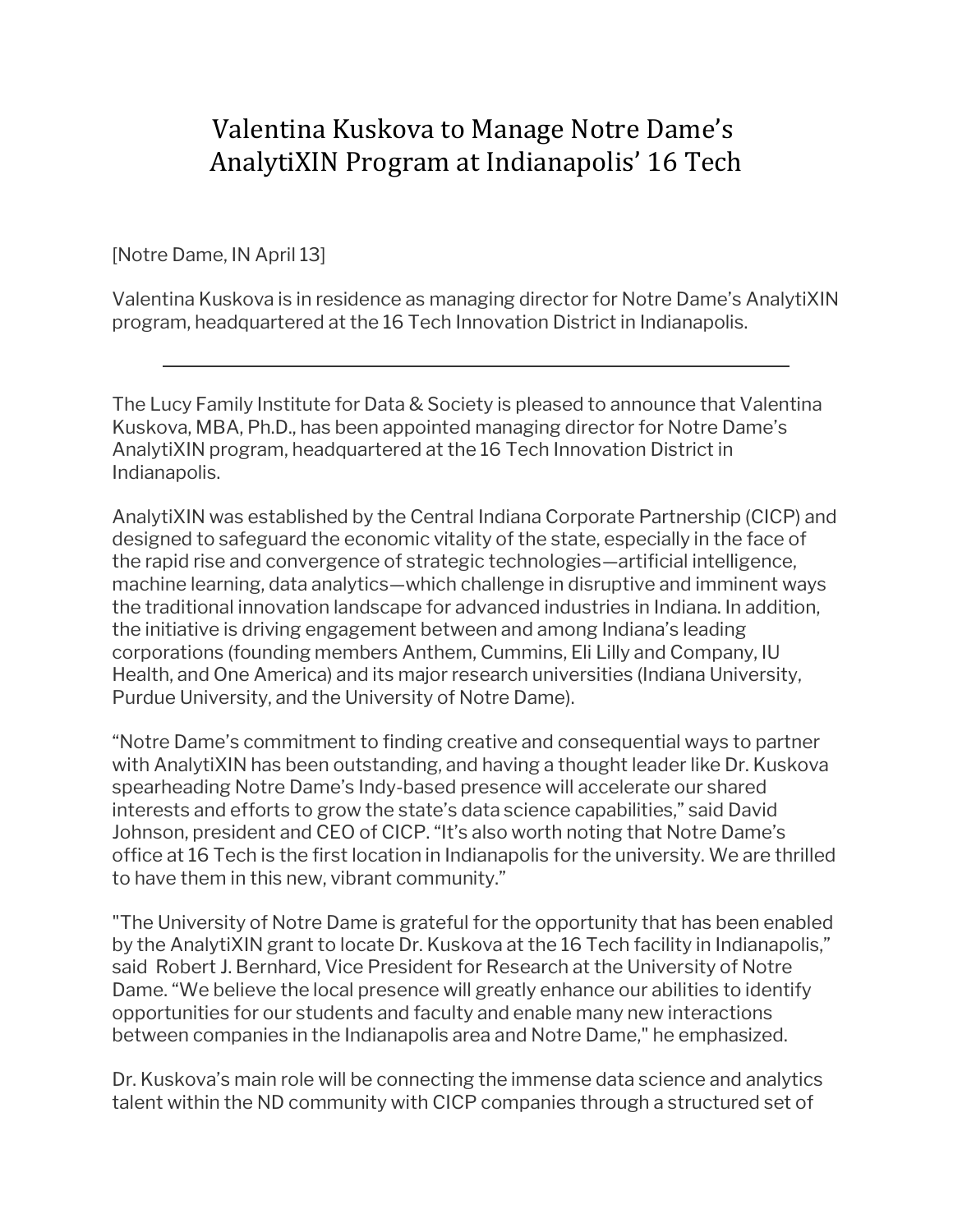activities, including strategic initiatives, research projects, student internships, corporate/faculty exchanges, and many educational and networking events.

Dr. Kuskova has extensive corporate and academic experience, having worked for corporate clients such as Coca-Cola, Mcdonald's, Volkswagen, Association of European Business, and many others, where she has held the roles of PI, co-PI, or advanced analytics methodologist. Her research interests include network modeling, time-series analysis, and nonparametric methods (especially for efficiency and effectiveness analysis). She has her MBA from Boise State University, as well as a master's in applied statistics and a Ph.D. in business and decision sciences, both from Indiana University, Bloomington.

"We are very fortunate to have retained Dr. Kuskova as the managing director of this important initiative," said Nitesh Chawla, Founding Director of the Lucy Family Institute for Data and Society and the Frank M. Freiman Professor of Computer Science and Engineering. "Her extensive corporate experience, combined with her remarkable expertise in data-driven research and developing programs, makes her an ideal ambassador to drive forward our mission to connect our capabilities with our corporate and community stakeholders."

Dr. Kuskova is passionate about using data and science for the benefit of industry and society. In addition to academic responsibilities of research and teaching, she was the founding director of a network-analytic think tank, and founded and supervised two master's programs in advanced analytics.

# **About the Lucy Institute**

The Lucy Family Institute for Data & Society is a hub for students, faculty, postdoctoral and visiting scholars, and staff to explore how data can be harnessed for societal benefit. We act as an incubator for data research as well as a liaison to the government and business communities. Our mission is to enable a positive impact on society and individual lives through innovative domain-informed and data-driven methods and applications.

The Lucy Family Institute brings tactical expertise in data science, AI, data engineering, computing, applications, and methods. The Institute also shares core societal expertise in human development, peace accord, ethics, global development, and poverty studies. Combining these core capabilities enables the Lucy Family Institute to compile best-in-class research teams aligned toward specific societal challenges that translate out of research and into practice.